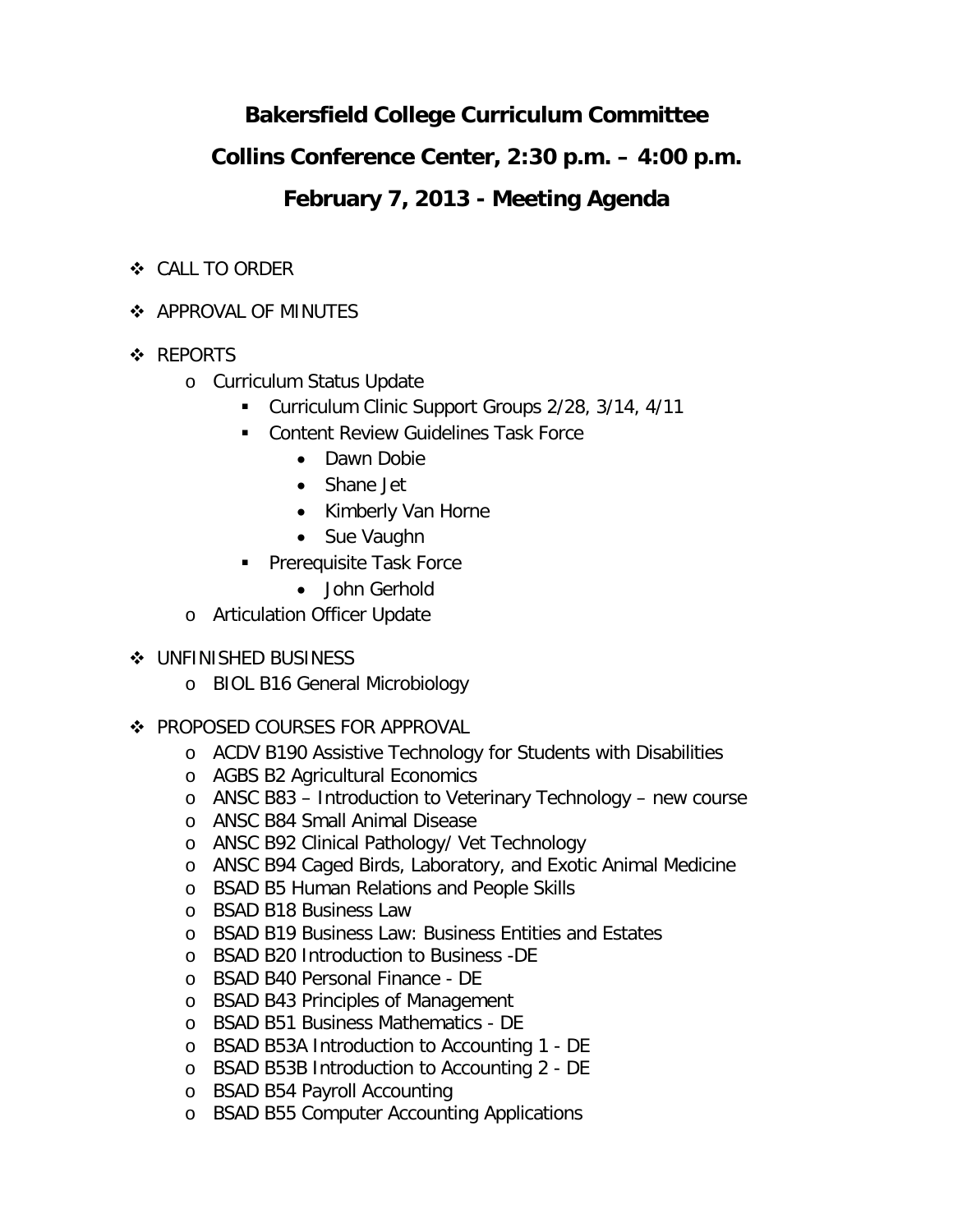- o BSAD B65 Principles of Organizational Communication
- o BSAD B252A Computer Keyboarding, Part 1
- o BSAD B252B Computer Keyboarding, Part 2
- o BSAD B252C Computer Keyboarding, Part 3
- o BSAD B85 Business English
- o BSAD B88 Office Procedures
- o BSAD B90 Fundamentals of Retailing
- o BSAD B91 E-Commerce DE
- o BSAD B253A Document Processing, Part 1
- o BSAD B253B Document Processing, Part 2
- o BSAD B253C Document Processing, Part 3
- o BSAD B264 Ten-Key Proficiency
- o BSAD B280 Machine Transcription
- o BSAD B285 Business English
- o BSAD B287 Filing
- o CHDV B41 Supervised Field Experience in Early Childhood Education DE
- o COMS B14 Introduction to Programming with Java
- o COMS B34 SQL and Database Systems Design
- o COMS B75C Web Programming Development: PHP DE
- o COMS B82 Comp TIA Networking Technologies Network+
- o COMS B100 Computer Hardware Diagnostics
- o CRPS B3 Integrated Pest Management DE
- o ENGL B1A Expository Composition
- o ENGL B27 The Bible as Literature
- o ENGR B36 Engineering Mechanics-Statics
- o ENGR B45 Properties of Materials
- o FIRE B2 Personal Fire Safety and Emergency Action DE
- o FORE B1 Introduction to Forestry
- o FORE B2 Natural Resources
- o FORE B3 Wildlife Management DE
- o FORE B4 Wildlife Law Enforcement
- o HIST B4B European Civilization DE
- o HIST B20A African American History of the U.S.
- o LIBR B55 Information Competency
- o MEDS B60 Medical Terminology
- o MEDS B68 Home Health Aide
- o MUSC B21A History of Music
- o MUSC B21B History of Music
- o NURS B22 Pharmacology
- o NURS B24 Obstetrics Maternity Nursing
- o NURS B25 Mental Health Psychiatric Nursing DE
- o NURS B27 Pediatric Nursing
- o ORNH B2 Fundamentals of Nursery Management and Plant Production
- o ORNH B3 Landscape Installation and Maintenance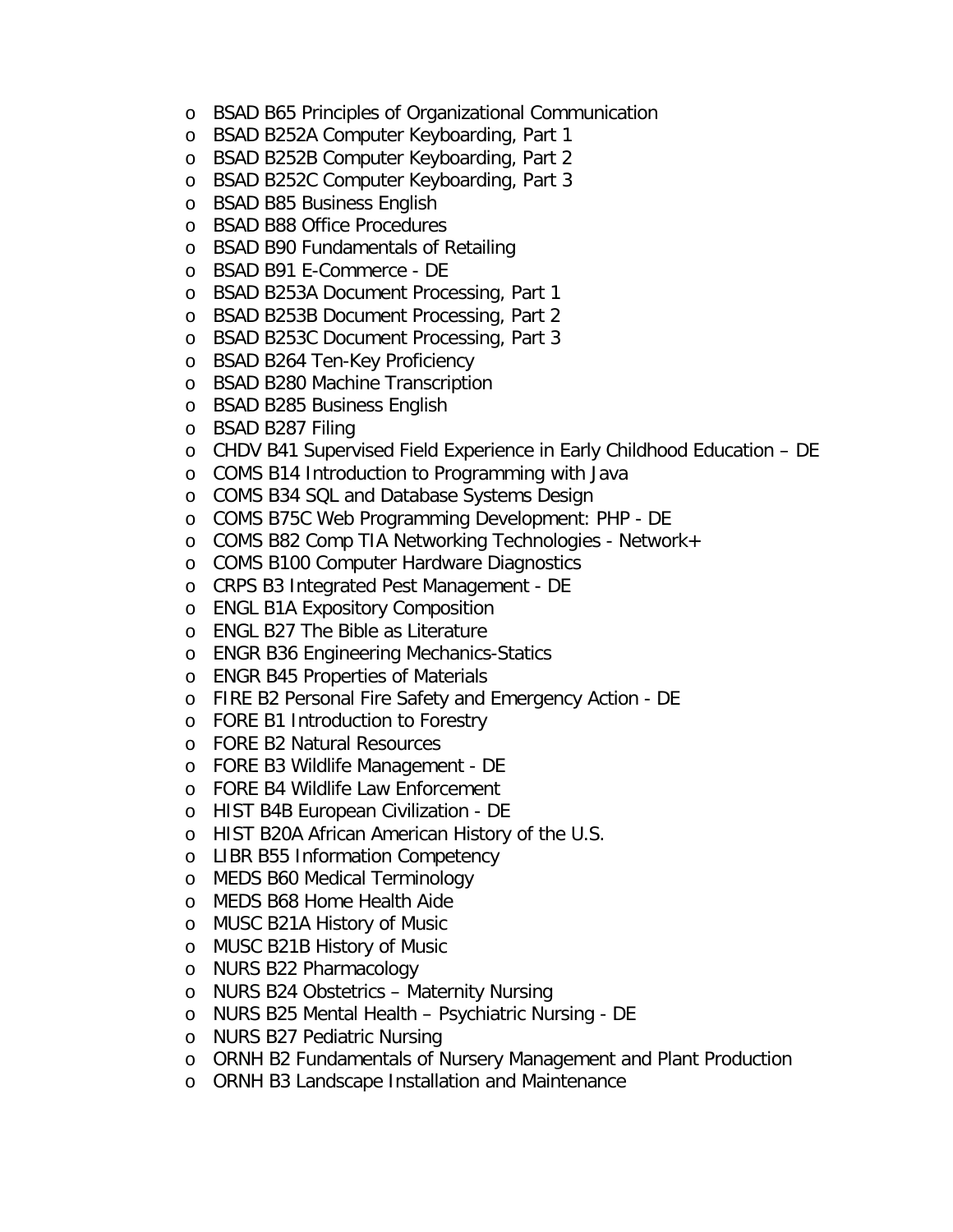- o ORNH B6 Ornamental Plant Identification Ground Covers, Vines, & Dwarf Shrubs
- o ORNH B8 Introduction to Landscape Design
- o PHIL B37 Introduction to the World Religions
- o THEA B2A Elements of Acting
- o THEA B2B Elements of Acting
- o VNRS B7 Parent/Newborn Nursing
- o VNRS B75 Medical Surgical Nursing
- o VNRS B87LV Maternal Newborn-Clinical Laboratory
- ❖ GOOD AND WELFARE CONCERNS
- ADJOURNMENT NEXT MEETING SCHEDULED FOR FEBRUARY 21, 2013

#### **Reviewed Courses by Team A & B on 9/20 Agenda received 10/15 deadline:**

MATH B4A Mathematics of Elementary School Teaching – removed from queue on 11/13

#### **Reviewed Courses by Team A & B on 10/4 Agenda:**

ANSC B86 Pharmacology for Veterinary – removed from queue on 11/13 COMS B35 OOP and Data Structures with C++ - removed from queue on 2/5 COMS B96 Applied Linux COMS B93 Microsoft Active Directory Services

### **Reviewed Courses by Team A & B on 10/18 Agenda:**

ANSC B90 Emergency Medicine, Surgery/Nursing Procedures for Veterinary Technicians ANSC B96 Radiology, Ultrasound, and Diagnostic Imaging for Veterinary Technology ENGL B50 Introduction to College Composition COMS B27 Intro to Assembly Language

### **Reviewed Courses by Team A & B on 11/1 Agenda:**

CHEM B18 Elementary Organic Chemistry FDSV B51 Food and Nutrition Orientation FDSV B55F Fundamentals of Baking HIST B30B History of Chicanos in the Southwest FIRE B4 Fire Behavior and Combustion FIRE B25A Wildland Fire Behavior FIRE B50F Fire Management 2A-Organizational Development & Human Relations FIRE B51B Fire Command 1A FIRE B51C Fire Command 1B PHYS B4A Mathematics and Wave Motion MUSC B15B Ear Training and Sight Singing THEA B28 Technical Theatre Laboratory